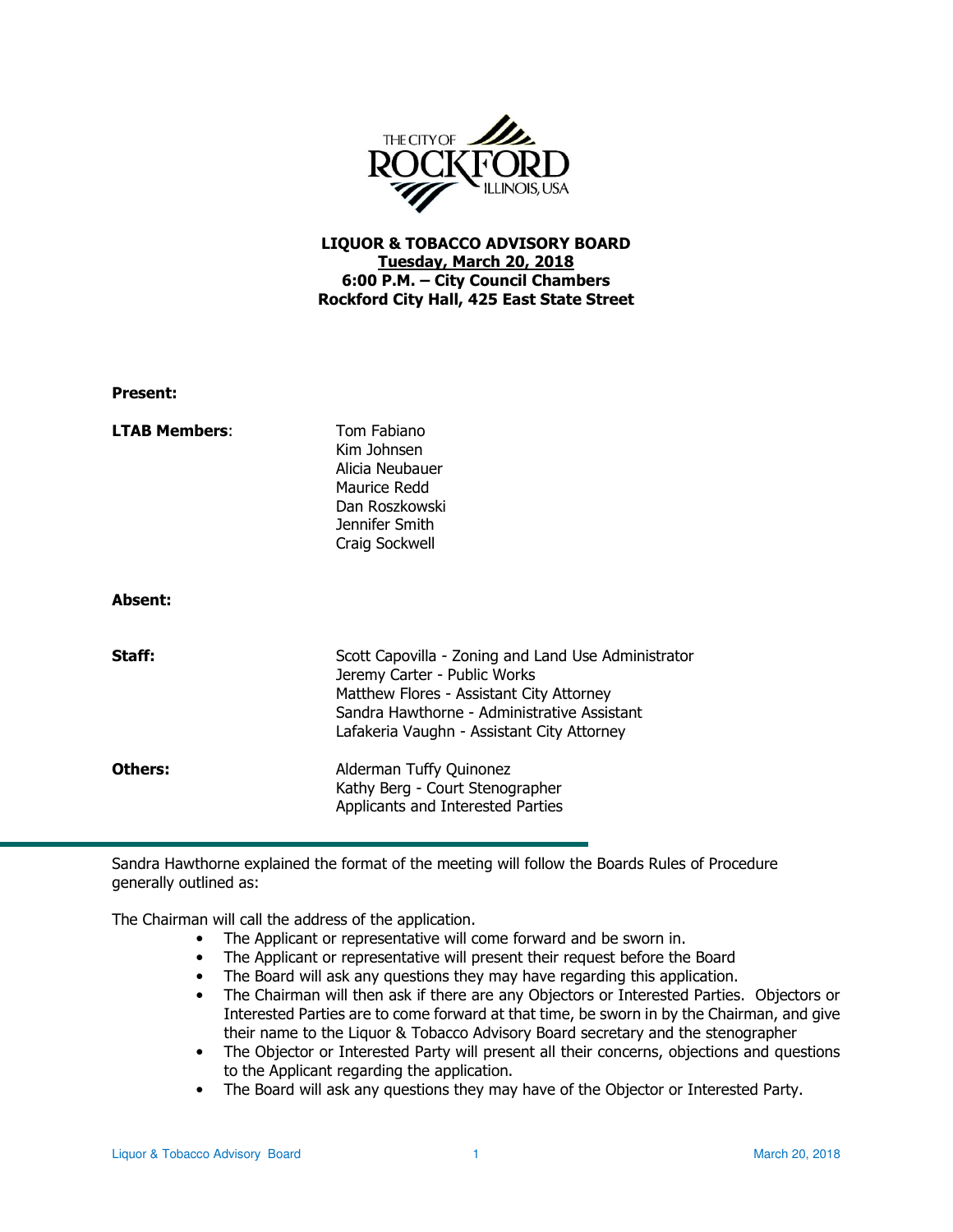- The Applicant will have an opportunity to rebut the concerns/questions of the Objector or Interested Party
- No further discussion from the Objector or Interested Party will occur after the rebuttal of the Applicant.
- The Board will then discuss the application and a vote will be taken.

It was further explained to the public in attendance, applicants, objectors and interested parties that this meeting is not a final vote on any item. The date of the Codes & Regulations meeting was given as Monday, March 26, 2018, at 5:30 PM in City Council Chambers in this building as the second vote on these items. The public in attendance, applicants, objectors and interested parties were instructed that they could contact the Zoning Office for any further information and the phone number was listed on the top of the agenda which was made available to all those in attendance. This information was also presented in written form attached to the agendas.

The meeting was called to order at 6:00 PM. A MOTION was made by Kim Johnsen to APPROVE the minutes from the February, 2018 meeting as written. The Motion was **SECONDED** by Craig Sockwell and CARRIED by a vote of 6-0 with Alicia Neubauer abstaining.

| 018-LTAB-001 | 4350 and 4302-4358 Sandy Hollow Road                                        |
|--------------|-----------------------------------------------------------------------------|
| Applicant    | Nader Wahba / NWA Distributor Company dba NWA Distributors                  |
| Ward 14      | Sale of tobacco products in conjunction with a wholesale tobacco store in a |
|              | C-2, Limited Commercial Zoning District                                     |
|              | Laid Over from February meeting                                             |

The subject property is located on the northwest corner of Sandy Hollow Road and Colony Bay Drive intersection. This item was Laid Over from the February meeting at the request of the City's Legal Department. Nader Wahba, Applicant, was present and reviewed his request. Mr. Wahba explained that this business is a distribution center, only for the purpose of selling on a business to business basis. He does not sell to the public. The building is used for warehousing and shipping/receiving purposes only. Mr. Wahba stated he has been operating at this location for 2 years and was not aware they needed a license from the City of Rockford. He stated he does have State licensing. In addition to tobacco, they have currently had a heavy push into the Vapor industry as well.

Attorney Vaughn asked if he had a chance to review Staff conditions and if he was agreeable to all (14). Mr. Wahba responded he did with the exception of Condition (10) stating there can be no bars on the windows. He is asking the Board to allow him to maintain a high percentage of bars on the windows. Attorney Vaughn stated she felt Legal would not be open to that. Mr. Wahba stated no insurance company in the industry will insure any tobacco wholesale company in the State of Illinois due to the increased risk of fire and theft. He further explained that he does have cameras, but they do not seem to stop theft. They do not sell cigarettes or liquor, but because of the market value of tobacco products and Vapor products, the bars do serve as a deterrent. He further explained that he can get insurance on the building, but not on inventory. They do have inventory in front of the bars, and felt if those have to be removed along with the bars, the warehouse stock is clearly visible. Mr. Wahba stated he is willing to invite anyone to come to the building so that he can explain further and show them the purpose the bars serve in more detail. Everything comes in and out through the back door. Their work hours are 5 hours a day, Monday through Friday, and because they only do warehousing they can accommodate their workload in that time frame.

Staff recommendation is for Approval with (14) conditions. No Objectors or Interested Parties were present.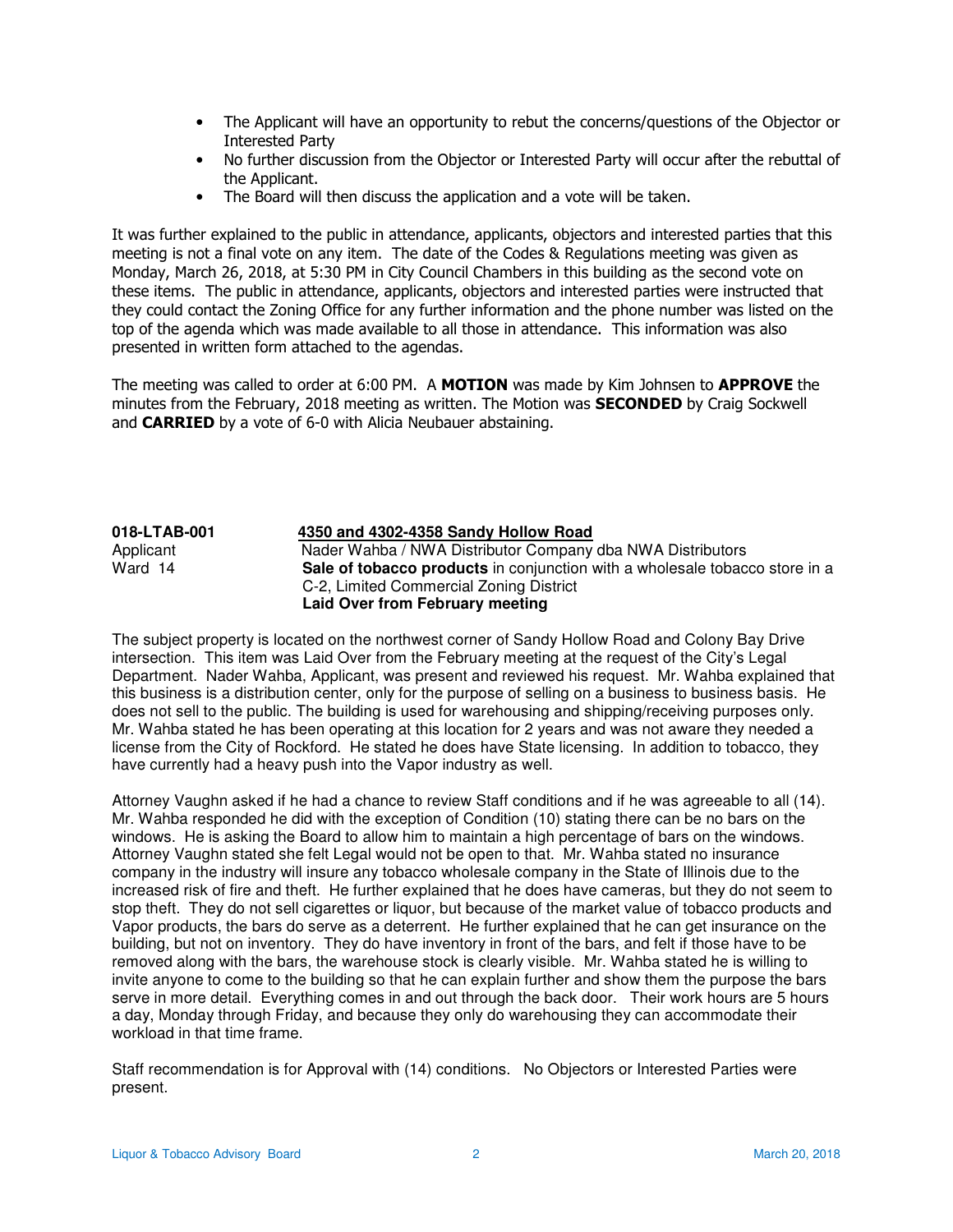During discussion, Craig Sockwell stated he would like to know how visible the bars are from the outside. The Board felt there were other options to using bars on the windows.

Scott Capovilla stated there was a similar situation on Broadway that came before the Board not too long ago. The previous discussion concerned the development of a Kevlar product that can be put over the glass and is a good security method. The distribution portion of the application is acceptable, but Staff would prefer to not make the building look more like a warehouse.

A **MOTION** was made by Craig Sockwell to **APPROVE** the sale of tobacco products in conjunction with a wholesale tobacco store in the name of Nader Wahba / NWA Distributor Company dba NWA Distributors in a C-2, Limited Commercial Zoning District at 4350 and 4302-4358 Sandy Hollow Road with conditions as written. The Motion was **SECONDED** by Alicia Neubauer and **CARRIED** by a vote of 7-0.

Approval is subject to the following conditions:

- 1. Meet all Building and Fire Codes.
- 2. Compliance with all City of Rockford Tobacco Codes.
- 3. Submittal of a Building Permit for Staff review and approval.
- 4. The sale of tobacco products shall be limited to the interior site plan that was submitted as Exhibit E.
- 5. The hours of operation and days will be 12:00 PM to 5:00 PM Monday through Friday.
- 6. The sale of rose tubes, airplane-sized bottles and any other products that can be deemed to be easily manufactured into drug paraphernalia is prohibited.
- 7. The sale of water pipes and "huka" or "hookah" pipes are prohibited.
- 8. Window display signage is limited to 20% of window area.
- 9. That there shall not be temporary exterior signage.
- 10. That the windows shall not be covered with bars or other devices that block the windows.
- 11. That the windows shall not be covered by a film.
- 12. Any pending general ordinance case(s) must be resolved prior to issuance of the license.
- 13. All outstanding general ordinance fines must be paid prior to the issuance of the license.
- 14. All conditions must be met prior to establishment of use.

| 018-LTAB-005 | 913 Kilburn Avenue                                                                 |
|--------------|------------------------------------------------------------------------------------|
| Applicant    | Rashid Mehmood / Aaliya Corporation dba Shell                                      |
| Ward 07      | <b>Sale of Packaged Liquor</b> in conjunction with a gas station in a C-3, General |
|              | Commercial Zoning District.                                                        |

The subject property is located on the northeast corner of the Whitman Street and Kilburn Avenue intersection. Attorney George Hampilos, and Applicant, Rashid Mehmood, were present. Attorney Hampilos reviewed the Applicant's request for packaged liquor. He stated they are asking for the sale of wine, beer and spirits in order to remain competitive in the area. The business is owner operated and managed by Mr. Mehmood. Attorney Hampilos further explained that Mr. Mehmood has expended \$10,000 in landscaping costs, \$5,000 for striping and preparing the parking lot, and \$2,000 for a dumpster enclosure. He stated Alderman Thompson-Kelly gave his client approval and stated she would support this request before full council. Alderman Thompson-Kelly was not present at the meeting.

Attorney Hampilos discussed Staff's concerns with of the upkeep of the property during their visit to the site when posting the property. He stated the fence in disrepair is actually the property of the neighbor to the North; however, the Applicant is willing to repair it if the land owner is agreeable. He further stated Alderman Thompson-Kelly visited the site and there was no trash on the property at that time. He again felt the trash came from a neighboring property. Regarding the number of Police Calls – (96) in 24 months - he stated this is a high traffic area, with ingress/egress on both parts of the street. A number of police calls have originated from the Applicant's property; however, 913 Kilburn is the closest address to the intersection and that is the address used when calls are reported. Many are traffic stops, suspicious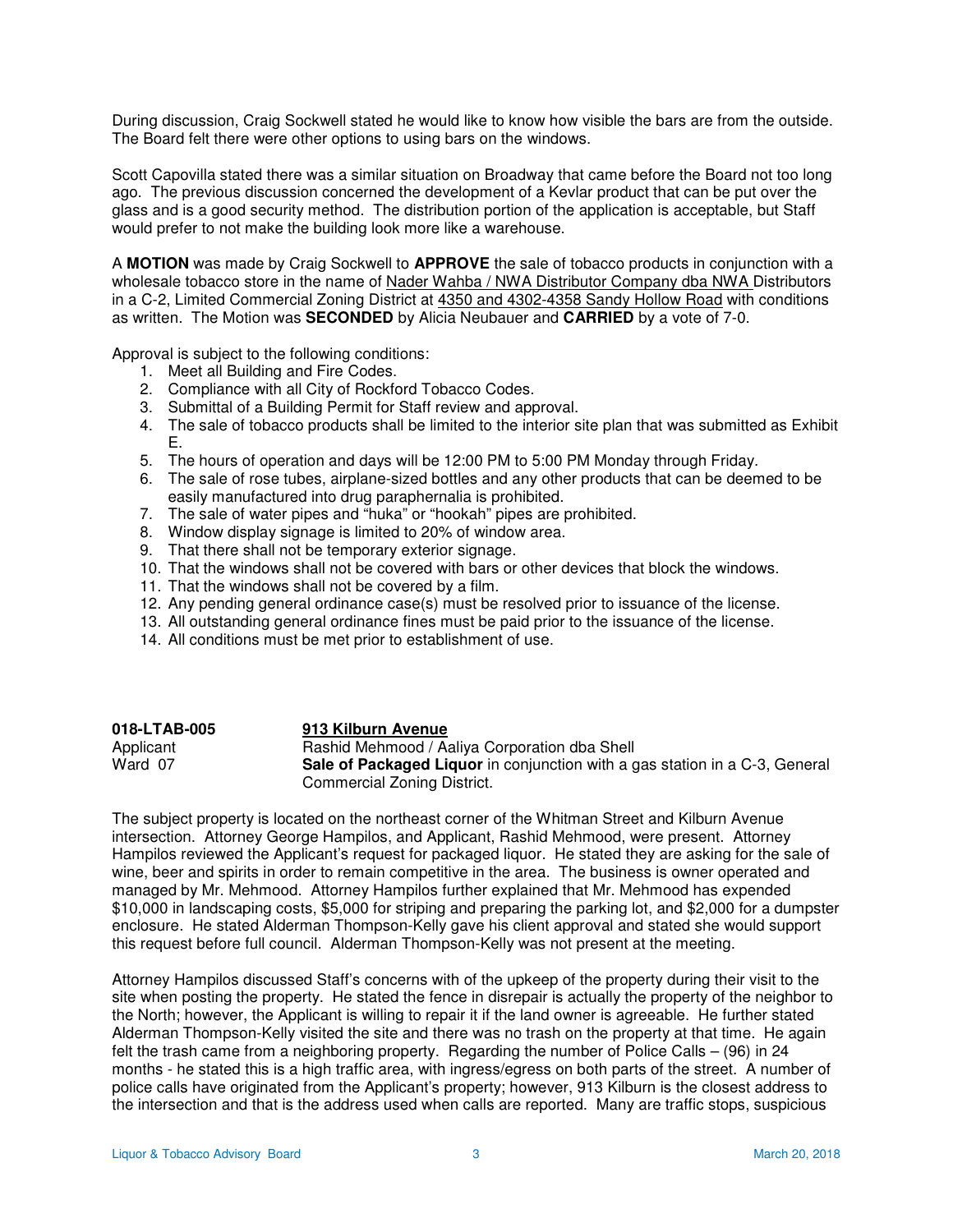vehicles or persons, welfare checks, and serving warrants. Also, Attorney Hampilos pointed out that many calls also originate from his client in an attempt to police the property.

Legal had no further questions of the Applicant.

During discussion, Alicia Neubauer stated she has never felt comfortable stopping at this gas station, mostly due to the lack of landscaping. She asked if Mr. Mehmood if he would be willing to add more landscaping and briefly reviewed some of the landscaping requirements per the Ordinance. Attorney Hampilos conferred with his client and stated they are willing to do some landscaping around the fence line and some other areas as suggested. He further added that this Applicant has never had liquor sales in the past and the Liquor Store across the street has closed.

Staff Recommendation is for Denial. No Objectors or Interested Parties were present.

Ms. Neubauer felt this is an opportunity to clean up a property that has been in disrepair for many years, but added that she feels adding alcohol could be a detriment at this location.

Mr. Capovilla wished to clarify that the liquor store across the street only closed recently because due to a fire and they have already submitted plans for a remodel. They will be reopening in the near future. He further stated that many of the police calls for service have been drug and alcohol related. Also, when the Applicant applied for a tobacco license in 2014, it was Staff's demand that he needed to enclose the dumpster, fix the fence and do some clean up of the property. This has only been done recently and as yet the fence has not been repaired. He stated that Staff recommendation of Denial would stand.

Craig Sockwell stated if landscaping is required but not maintained, it looks worse than if there is no landscaping. Scott Capovilla explained that maintenance of the landscaping is a requirement of code and City Code Enforcement staff does do inspections and will enforce. He also added that additional greenspace may help with water run off as well.

Mr. Redd expressed his concerned with needing security due to alcohol use in the immediate area should this application be approved.

A **MOTION** was made by Alicia Neubauer to **APPROVE** the sale of packaged liquor in conjunction with a gas station in the name of Rashid Mehmood / Aaliya Corporation dba Shell in a C-3, General Commercial Zoning District at 913 Kilburn Avenue. The Motion was **SECONDED** by Jennifer Smith and **CARRIED** by a vote of 6-1 with Dan Roszkowski voting Nay.

Approval is subject to the following conditions:

- 1. Meeting all applicable landscaping, signage, building and fire codes.
- 2. Compliance with all City of Rockford Liquor Codes.
- 3. That the window signage shall not exceed 20% of window area.
- 4. The sale of liquor shall be limited to the interior floor plan as shown on submitted interior floor plan Exhibit E.
- 5. Daily maintenance of the landscaping area and the adjacent green area next to the residential uses must be free of debris/garbage.
- 6. The sale of rose tubes, airplane-sized bottles and any other products that can be deemed to be easily manufactured into drug paraphernalia is prohibited.
- 7. The sale of water pipes and "huka" or "hookah" pipes are prohibited.
- 8. That the windows shall not be covered with bars or other devices that block the windows.
- 9. The sale of packaged liquor is limited to the hours per the liquor code
- 10. Business plan including security to be approved by Staff.
- 11. The fence be repaired as agreed to by the Applicant.
- 12. Any pending general ordinance case(s) must be resolved prior to issuance of the license.
- 13. All outstanding general ordinances fines must be paid prior to issuance of the license.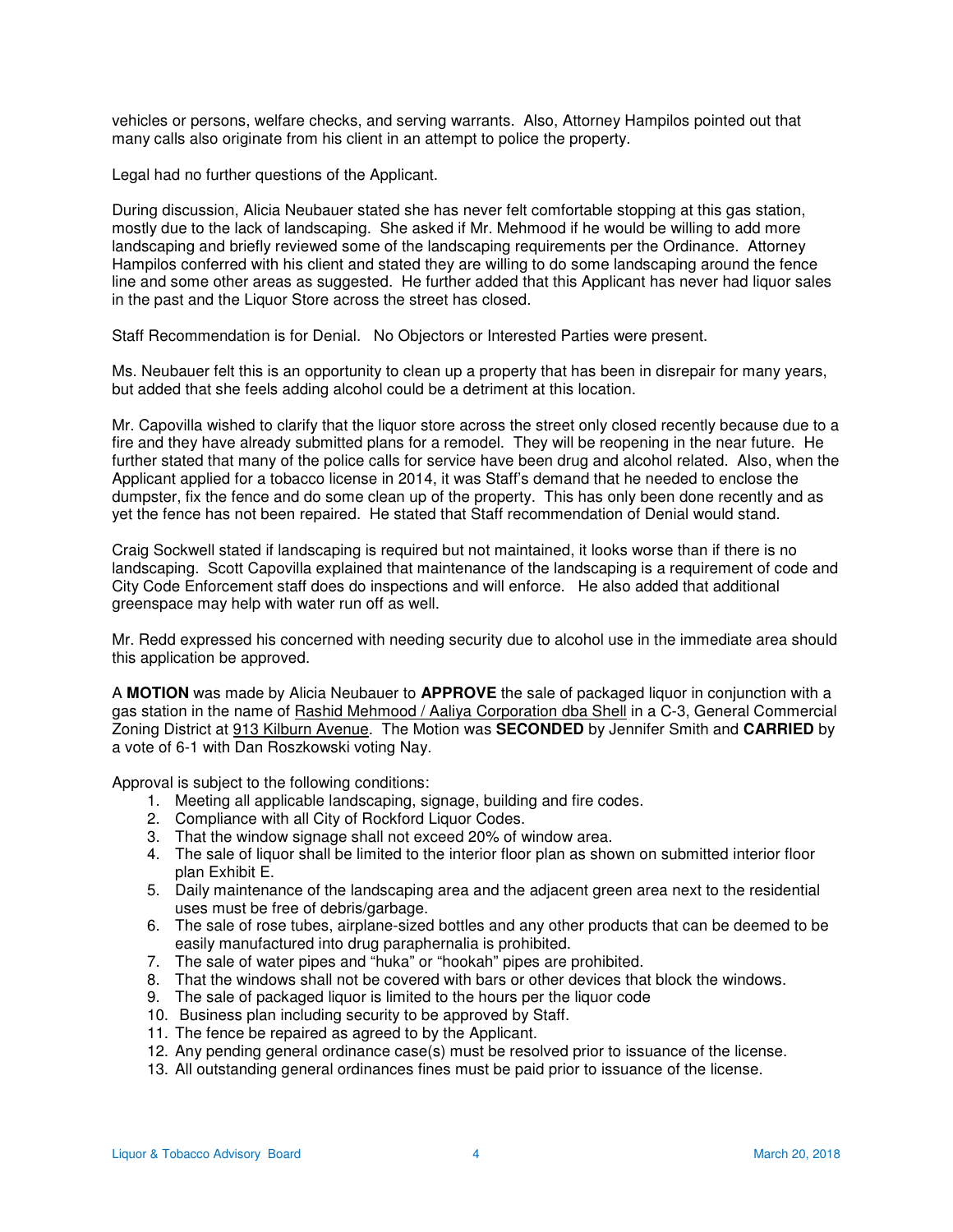| 018-LTAB-006 | 6470 East State Street                                                         |
|--------------|--------------------------------------------------------------------------------|
| Applicant    | Scott Svenson / Mod Super Fast Pizza, LLC dba Mod Pizza                        |
| Ward 01      | Sale of beer and wine by the drink in conjunction with a restaurant            |
|              | <b>Sale of beer and wine by the drink</b> in an outdoor seating area in a C-3, |
|              | General Commercial Zoning District                                             |

The subject property is located on the northwest corner of East State Street and North Trainer Road. Krista Scott, District Manager for Mod Pizza, and Attorney Harlan Powell were present. Attorney Powell stated the restaurant will have a fast food, casual dining concept. This location is the 25<sup>th</sup> Mod Pizza establishment in the United States. Their percentage of food to alcohol is expected to be 95% food, 5% beer and wine. They will have a strict carding policy - for each drink purchased, an ID must be presented and the drink will be given to that individual. If the same customer wishes a second glass of beer or wine, they must again show an ID before they are served. Attorney Powell further explained that there will be no bar, no televisions, no contemplation that at any point in time they will seek a gaming license, and no cover charges "to speak of". For security, all employees will be trained and there will not be any other security on site. All employees will be Bassett certified along with additional in-house training, in addition to how to handle unruly customers and determine fake ID.'s. He stated that security has never been a problem with any of the Mod Pizza establishments in the State of Illinois.

Attorney Vaughn asked the Applicant if he was agreeable to all (7) Staff recommended conditions, and the response was yes.

Staff Recommendation is for Approval of both requests with (7) conditions. No Objectors or Interested Parties were present.

A **MOTION** was made by Jennifer Smith to **APPROVE** the Sale of beer and wine by the drink in conjunction with a restaurant and the Sale of beer and wine by the drink in an outdoor seating area in the name of Scott Svenson / Mod Super Fast Pizza, LLC dba Mod Pizza in a C-3 General Commercial Zoning District at 6470 East State Street. The Motion was **SECONDED** by Maurice Redd and **CARRIED** by a vote of 7-0.

Approval is subject to the following conditions:

- 1. Must meet all applicable building and fire codes.
- 2. Compliance with the Liquor Ordinance.
- 3. Hours of operation are limited to Monday through Sunday 10:30 AM to 10:30 PM.
- 4. The restaurant shall not have a cover charge, dance floor any DJ's or live entertainment.
- 5. The restaurant shall not operate as a night club.
- 6. Any pending general ordinance case(s) must be resolved prior to issuance of the license.
- 7. All outstanding general ordinances fines must be paid prior to issuance of the license.

| 018-LTAB-007 | 811 Broadway                                                                      |
|--------------|-----------------------------------------------------------------------------------|
| Applicant    | Oscar Sanchez dba Mis Dos Patrias JJ Inc.                                         |
| Ward 11      | <b>Modification of an existing liguor license</b> to include the sale of beer and |
|              | wine by the drink, a café and video gaming in a C-4, Urban Mixed-Use Zoning       |
|              | District                                                                          |

The subject property is located on the southwest corner of  $4<sup>th</sup>$  Street and Broadway. The Applicant purchased the existing grocery store in 2003, added a kitchen facility and food service. He was approved for the sale of packaged beer and wine in 2010. In 2015, the Applicant was approved for a Special Use Permit for the grocery store to include outdoor rental and outdoor storage of light equipment such as trucks, vans, and trailers. Ericka Sanchez was present on behalf of her husband, Oscar Sanchez and explained their request for Modification of an existing liquor license. She stated City Code Enforcement cited them for several items. She further stated the business closes at 7:00 PM during winter months.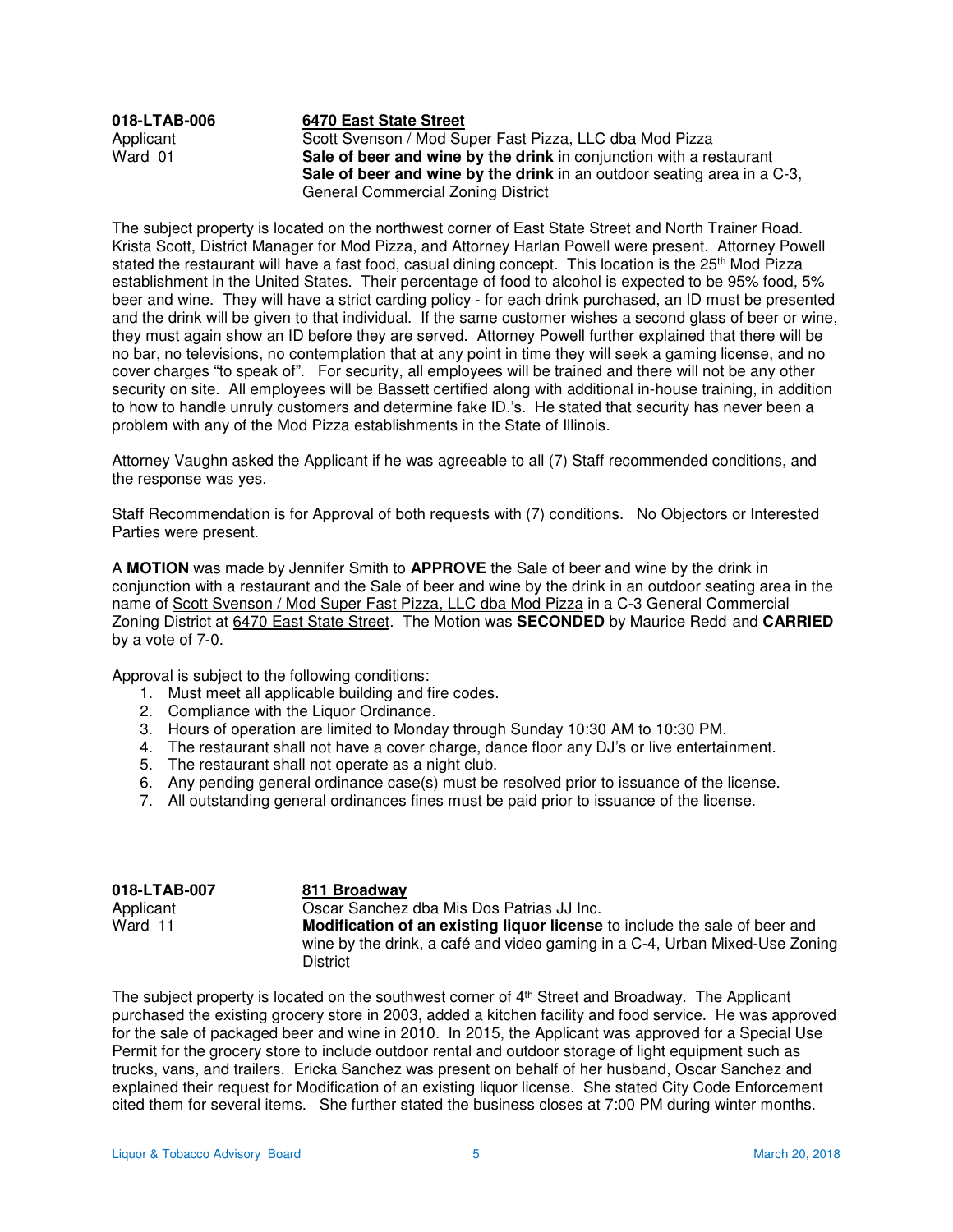Attorney Vaughn stated a menu was not submitted with the applicant and asked what they would be selling at the café. Mrs. Sanchez stated they will serve items such as Nachos, Tacos, hot dogs, etc. and will submit a menu to Staff as soon as March 21<sup>st</sup> if approved at this meeting.

Alicia Neubauer pointed out there are still (5) conditions of approval from the previous time the Applicant came before the Board for a liquor license that still have not been met. Mrs. Sanchez stated these are a "work in progress" and was willing to have a time frame determined by Staff. She stated she would also want to add gaming as well. Dan Roszkowski asked if they would be willing to give up the gaming portion and Mrs. Sanchez responded they would but only if they could reapply for gaming again. She stated they needed gaming to allow them the finances to tear up the parking lot and put down a new one. Jennifer Smith asked the Applicant if she planned to add more staff. Mrs. Sanchez explained that at this time they are pretty slow, so will "go with the flow" for future staffing needs.

Staff Recommendation is for Denial. No Objectors were present.

Alderman Tuffy Quinonez was present as Alderman of this Ward. He stated he is in favor of this application and feels it is beneficial to having a grocery store in this area.

Craig Sockwell reiterated there are still conditions that have not been met from the previous application and if this application is approved, what is the guarantee they will be completed this time. Dan Roszkowski also expressed concern about allowing the sale of liquor at this location. Alicia Neubauer asked members of the Board if they would be open to laying over the item to see if the Applicant will show proof that they are willing to meet the previous conditions of approval.

Scott Capovilla wished to present the problems with approving an application that did not follow conditions. In 2017, Staff did follow ups back to 2008 for liquor and tobacco applications for compliance to conditions which resulted in many situations where conditions were not met and Code Enforcement and Staff had to perform follow ups. Because of the intense workload during the summer, Code Enforcement can only do follow ups during the winter. In addition, Staff has 6.5 years backlog of Special Use permits to follow up on for compliance. To avoid an additional burden on Staff and, more importantly, to ensure the Applicants meet compliance before licenses are issued, Staff has determined based on the advice of City Council that no more liquor licenses shall be issued until all conditions of approval have been met.

A **MOTION** was made by Alicia Neubauer to **LAY OVER** the Modification of an existing liquor license to include the sale of beer and wine by the drink, a café and video gaming in the name of Oscar Sanchez dba Mis Dos Patrias JJ Inc. in a C-4, Urban Mixed-Use Zoning District at 811 Broadway. The Motion was **SECONDED** by Craig Sockwell and **CARRIED** by a vote of 7-0.

| 018-LTAB-008 | 2542 Stowmarket Avenue                                                                                                           |
|--------------|----------------------------------------------------------------------------------------------------------------------------------|
| Applicant    | Satish C. Patel                                                                                                                  |
| Ward 14      | Sale of packaged liquor in conjunction with a gas station and convenience<br>store                                               |
|              | Sale of tobacco products in conjunction with a gas station and convenience<br>store in a C-3, General Commercial Zoning District |

The subject property is located on the northeast corner of Stowmarket and Harrison Avenue and is currently a gas station with convenience store. Satish Patel, Applicant was present. Mr. Patel stated he will follow all the rules and regulations, landscaping - whatever we ask for.

Attorney Vaughn asked the Applicant if he had read Staff's recommendation and was agreeable to all (12) conditions of approval. She also asked if the existing, non-conforming freestanding sign referred to